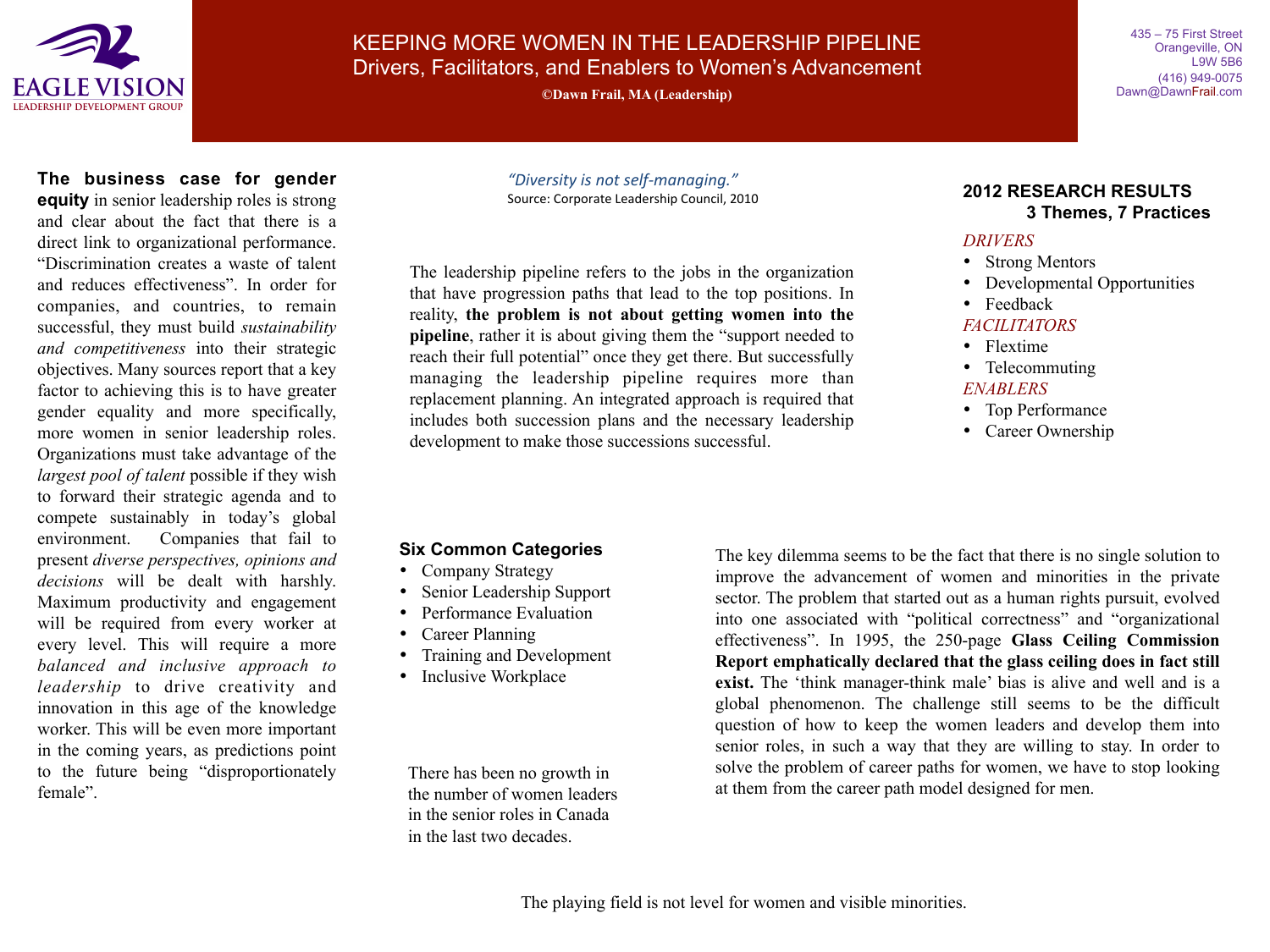

# KEEPING MORE WOMEN IN THE LEADERSHIP PIPELINE Drivers, Facilitators, and Enablers to Women's Advancement **©Dawn Frail, MA (Leadership)**

435 – 75 First Street Orangeville, ON L9W 5B6 (416) 949-0075 Dawn@DawnFrail.com

### **Existing research shows** that CEOs

and women leaders do not agree on the degree to which attitudinal barriers exist for women. Add to that the fact that the women leaders did not agree with the HR professionals about which initiatives were more helpful in advancing their careers. The women leaders felt that even when they did have the CEO's support, that support was not focused on activities that were actually driving results.

The actions, or inactions, on the part of the organizations have a direct role in "creating and maintaining the glass ceiling." Source: Goodman, Fields & Blum, 2003

Gender equity has evolved from being seen as a women's issue, to being seen as a business imperative, with some saying it will determine the "competitive edge of Canadian organizations"

**How much do women earn compared to men?** 1978 - \$.55 1994 - \$.70 2008 - \$.71 Source: Statistics Canada Note: Equal pay legislation enacted in Canada in 1978

Research indicates that successful diversity programs include:

- flexible work patterns and careers
- inclusive culture
- driven from the top leaders
- accountability for diversity metrics and behaviours
- development opportunities

### **Rosabeth Moss Kanter, 1977**

Harvard Business School Professor

- Structural change is necessary
- Problems associated with women in organizations are rooted in powerlessness, not sex
- Primary issue for women is lack of developmental opportunities

"A masculine culture that has existed for so long is not easy to see. People have come to view the culture as normal, but these norms "only appear unbiased." Source: Meyerson & Fletcher, 2000

If we are to be successful in making these changes, we have to recognize that the majority of men do not view the lack of equality for women as a "loss" for women, but they do perceive the changes associated with increased equality for women as a "loss" for men. Source: Federal Glass Ceiling Report, 1995